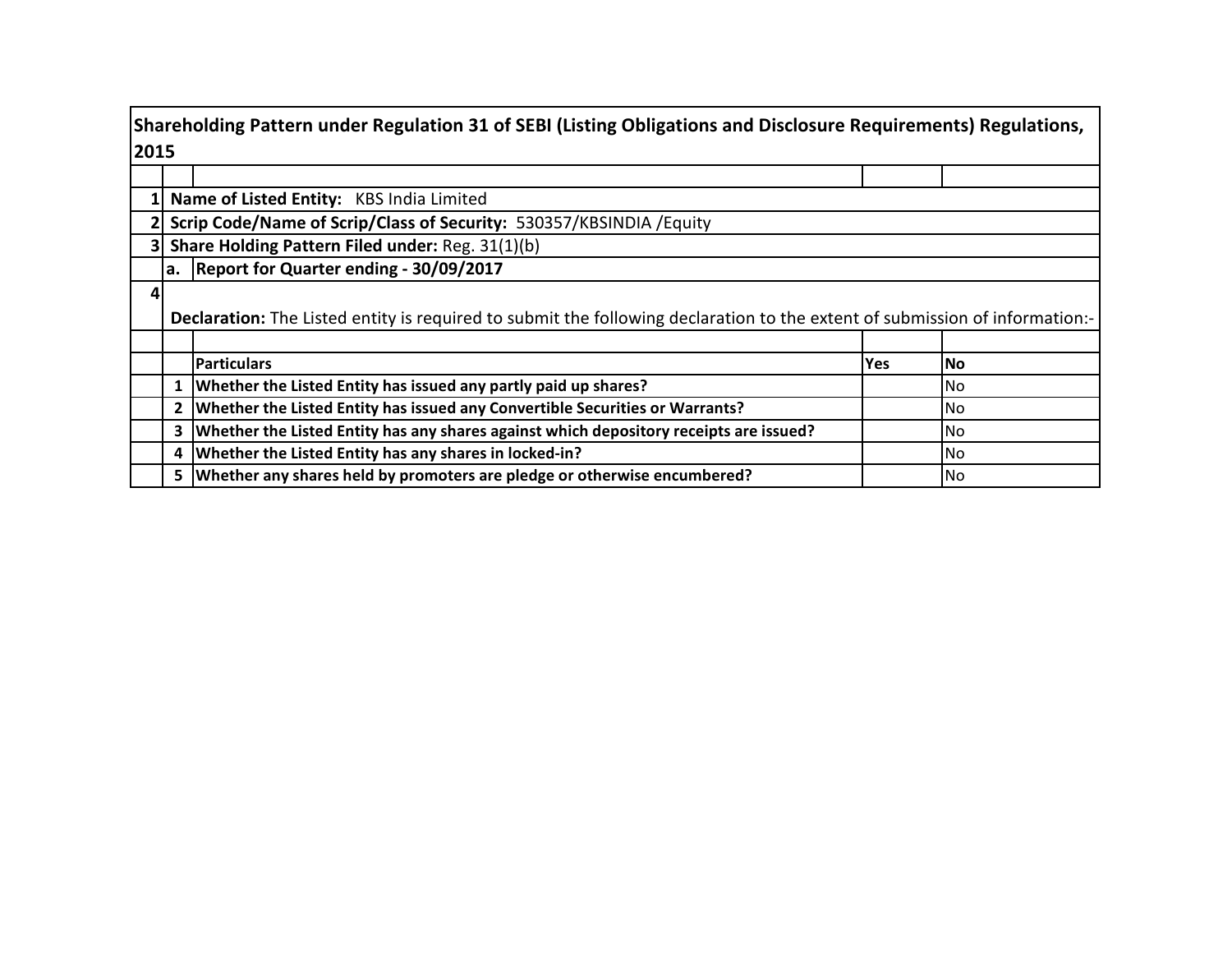|          | Table I - Summary Statement holding of specified securities |                                 |                        |                             |                                |                             |                                                      |                                                                                                |                 |         |                           |                                                                      |                                                                                      |                                            |                                                |                                                               |                                                |                                              |
|----------|-------------------------------------------------------------|---------------------------------|------------------------|-----------------------------|--------------------------------|-----------------------------|------------------------------------------------------|------------------------------------------------------------------------------------------------|-----------------|---------|---------------------------|----------------------------------------------------------------------|--------------------------------------------------------------------------------------|--------------------------------------------|------------------------------------------------|---------------------------------------------------------------|------------------------------------------------|----------------------------------------------|
|          |                                                             |                                 |                        |                             |                                |                             |                                                      |                                                                                                |                 |         |                           |                                                                      |                                                                                      |                                            |                                                |                                                               |                                                |                                              |
| Category | <b>Category of shareholder</b>                              | Nos. of<br>shareholders paid up | No. of fully<br>equity | No. of<br>Partly<br>paid-up | No. of<br>shares<br>underlying | Total nos.<br>shares held   | of total no.                                         | Shareholdi Number of Voting Rights held in each class No. of Shares<br>ng as a % of securities |                 |         |                           | <b>Underlying</b><br>Outstanding                                     | , as a %<br>assuming full                                                            | Shareholding Number of Locked in<br>shares |                                                | <b>Number of Shares</b><br>pledged or otherwise<br>encumbered |                                                | <b>Number of</b><br>equity shares<br>held in |
|          |                                                             |                                 | shares held            | equity<br>shares<br>held    | Depository<br>Receipts         |                             | of shares<br>(calculated<br>as per<br>SCRR,<br>1957) | <b>No of Voting Rights</b><br><b>Class</b><br>Equity                                           | Class eg: Total |         | <b>Total as</b><br>a % of | convertible<br>securities<br>(A+B+C) (including<br><b>Warrants</b> ) | conversion of No. (a)<br>convertible<br>securities (as<br>a percentage<br>of diluted |                                            | As a %<br>of total<br><b>Shares</b><br>held(b) | No. (a)                                                       | As a %<br>of total<br><b>Shares</b><br>held(b) | dematerialised<br>form                       |
| (1)      | (II)                                                        | (III)                           | (IV)                   | (V)                         | (VI)                           | $(VII) =$<br>(IV)+(V)+ (VI) | (VIII)As a %<br>οf<br>$(A+B+C2)$                     | (IX)                                                                                           |                 |         |                           | $(XI) = (VII)+(X)$<br>(X)<br>As a % of<br>(A+B+C2)                   |                                                                                      | (XII)                                      |                                                | (XIII)                                                        |                                                | (XIV)                                        |
| (A)      | <b>Promoter &amp; Promoter Group</b>                        |                                 | 3113128                |                             |                                | 3113128                     | 36.53                                                | 3113128                                                                                        |                 | 3113128 | 36.53                     |                                                                      | 36.53                                                                                |                                            | 0.00                                           |                                                               | 0.00                                           | 3113128                                      |
| (B)      | <b>Public</b>                                               | 834                             | 5408060                |                             |                                | 5408060                     | 63.47                                                | 5408060                                                                                        |                 | 5408060 | 63.47                     |                                                                      | 63.47                                                                                |                                            | 0.00                                           | <b>NA</b>                                                     |                                                | 5264500                                      |
| (C)      | Non Promoter - Non Public                                   |                                 |                        |                             |                                |                             |                                                      |                                                                                                |                 |         |                           |                                                                      |                                                                                      |                                            |                                                |                                                               |                                                |                                              |
| (C1)     | <b>Shares Underlying DRs</b>                                |                                 |                        |                             |                                |                             | 0.00                                                 |                                                                                                |                 |         | 0.00                      | <b>NA</b>                                                            | 0.00                                                                                 |                                            | 0.00                                           | <b>NA</b>                                                     |                                                |                                              |
| (C2)     | <b>Shares Held By Employee</b><br>Total                     | 839                             | 8521188                |                             |                                | 8521188                     | 0.00<br>100                                          | 8521188                                                                                        |                 | 8521188 | 0.00<br>100               |                                                                      | 0.00<br>100                                                                          |                                            | 0.00<br>0.00                                   | <b>NA</b>                                                     | 0.00                                           | 8377628                                      |
|          |                                                             |                                 |                        |                             |                                |                             |                                                      |                                                                                                |                 |         |                           |                                                                      |                                                                                      |                                            |                                                |                                                               |                                                |                                              |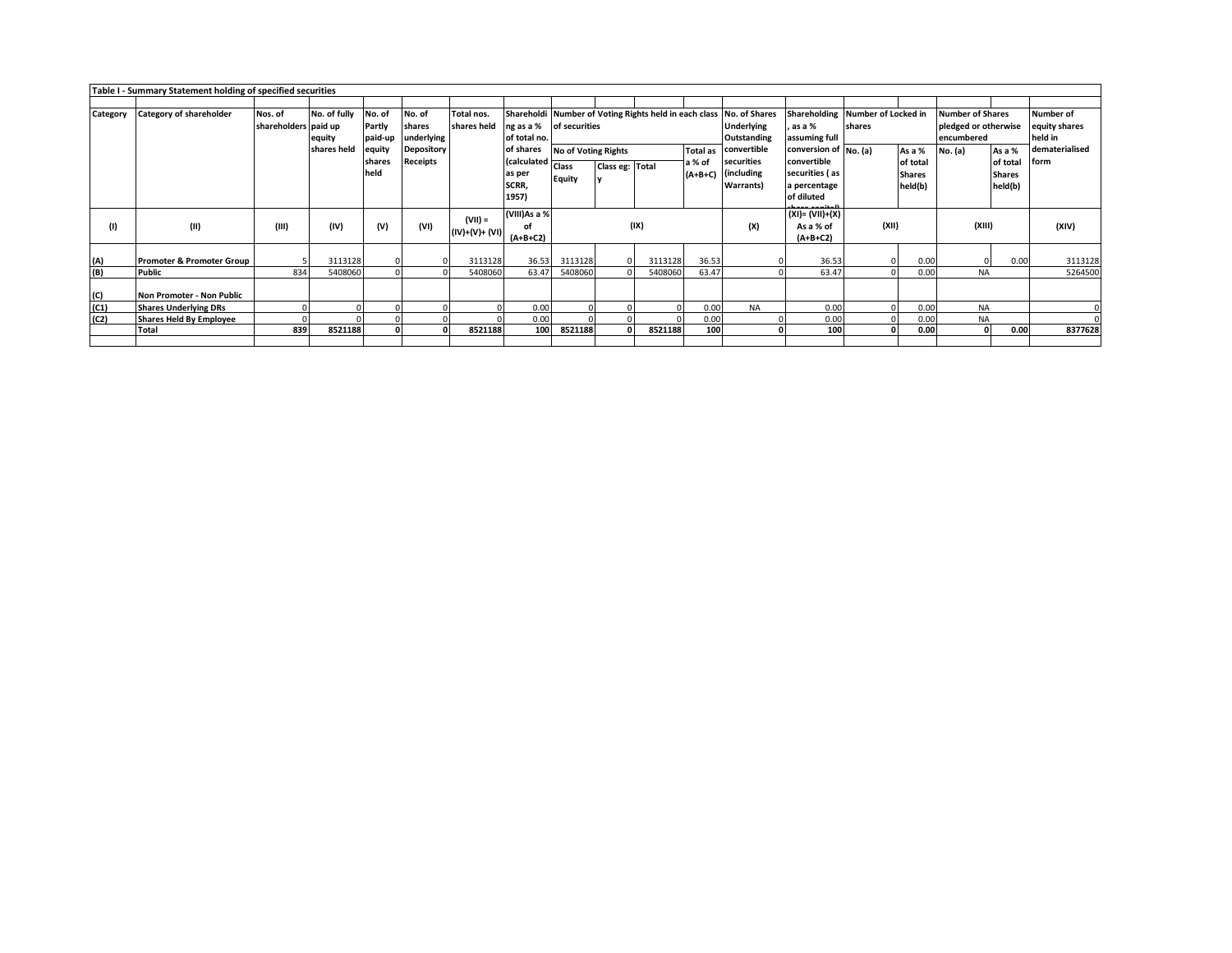| Category & Name of the<br><b>Shareholders</b>  | PAN               | Nos. of    | No. of fully<br>shareholder paid up equity<br>shares held | No. of<br>Partly<br>paid-up<br>equity | No. of<br>shares<br>underlying heldS<br>Depository | Total nos.<br>shares             | as a % of<br>total no. of<br>shares | securities                    |                   | Shareholding Number of Voting Rights held in each class of | Total as a                               | No. of<br><b>Shares</b><br><b>Underlying</b><br>Outstanding | Shareholding, as a Number of Locked<br>% assuming full<br>conversion of<br>convertible | in shares<br>No. (a)   |         | <b>Number of Shares</b><br>pledged or<br>otherwise<br>As a % of in<br>As a % of No. (a) |                         | <b>Number of</b><br>equity<br>shares held |  |
|------------------------------------------------|-------------------|------------|-----------------------------------------------------------|---------------------------------------|----------------------------------------------------|----------------------------------|-------------------------------------|-------------------------------|-------------------|------------------------------------------------------------|------------------------------------------|-------------------------------------------------------------|----------------------------------------------------------------------------------------|------------------------|---------|-----------------------------------------------------------------------------------------|-------------------------|-------------------------------------------|--|
|                                                |                   |            |                                                           | shares<br>held                        | <b>Receipts</b>                                    |                                  | <i>(calculated</i><br>as per SCRR,  | No of Voting Rights           |                   | % of<br>$(A+B+C)$                                          | convertible<br>securities                | securities (as a<br>percentage of                           |                                                                                        | total<br><b>Shares</b> |         | total<br><b>Shares</b>                                                                  | dematerialis<br>ed form |                                           |  |
|                                                |                   |            |                                                           |                                       |                                                    |                                  | 1957)                               | <b>Class</b><br><b>Equity</b> | Class eg: y Total |                                                            |                                          | (including<br>Warrants)                                     | diluted share<br>capital)                                                              |                        | held(b) | held(b)                                                                                 |                         |                                           |  |
| (1)                                            | (II)              | (III)      | (IV)                                                      | (V)                                   | (VI)                                               | $(VII) =$<br>$(IV)+(V)+$<br>(MI) | (VIII) As a %<br>of $(A+B+C2)$      | (IX)                          |                   | (X)                                                        | $(XI) = (VII)+(X) As a$<br>% of (A+B+C2) | (XII)                                                       |                                                                                        | (XIII)                 |         | (XIV)                                                                                   |                         |                                           |  |
| Indian                                         |                   |            |                                                           |                                       |                                                    |                                  |                                     |                               |                   |                                                            |                                          |                                                             |                                                                                        |                        |         |                                                                                         |                         |                                           |  |
| Individuals / Hindu<br><b>Undivided Family</b> |                   |            | 3113128                                                   | $\Omega$                              |                                                    | 3113128                          | 36.53                               | 3113128                       | $\mathbf{o}$      | 3113128                                                    | 36.53                                    |                                                             | 36.53                                                                                  | C                      | 0.00    | $\mathbf{0}$                                                                            | 0.00                    | 3113128                                   |  |
| Tushar Suresh Shah                             | AABPS6518C        |            | 2209688                                                   | $\Omega$                              |                                                    | 2209688                          | 25.93                               | 2209688                       | $\Omega$          | 2209688                                                    | 25.93                                    |                                                             | 25.93                                                                                  | $\Omega$               | 0.00    | $\mathbf{0}$                                                                            | 0.00                    | 2209688                                   |  |
| Madhu Suresh Shah                              | <b>BRNPS2685C</b> |            | 881220                                                    | $\Omega$                              |                                                    | 881220                           | 10.34                               | 881220                        | $\Omega$          | 881220                                                     | 10.34                                    |                                                             | 10.34                                                                                  | $\mathcal{C}$          | 0.00    | $\Omega$                                                                                | 0.00                    | 881220                                    |  |
| Tanya Tushar Shah                              | DONPS0249H        |            | 20000                                                     | $\mathbf 0$                           |                                                    | 20000                            | 0.23                                | 20000                         | $\mathbf{0}$      | 20000                                                      | 0.23                                     |                                                             | 0.23                                                                                   | <sub>c</sub>           | 0.00    | $\Omega$                                                                                | 0.00                    | 20000                                     |  |
| Namita Tushar Shah                             | AXSPS3192C        |            | 1120                                                      | $\Omega$                              |                                                    | 1120                             | 0.01                                | 1120                          | $\Omega$          | 1120                                                       | 0.01                                     |                                                             | 0.01                                                                                   | £                      | 0.00    |                                                                                         | 0.00                    | 1120                                      |  |
| Tanay Tushar Shah                              | CIOPS3101C        |            | 1100                                                      | $\Omega$                              |                                                    | 1100                             | 0.01                                | 1100                          | $\Omega$          | 1100                                                       | 0.01                                     |                                                             | 0.01                                                                                   | $\Omega$               | 0.00    | $\Omega$                                                                                | 0.00                    | 1100                                      |  |
| <b>Central Government / State</b>              |                   |            |                                                           |                                       |                                                    |                                  |                                     |                               |                   |                                                            |                                          |                                                             |                                                                                        |                        |         |                                                                                         |                         |                                           |  |
| Government(s)                                  |                   |            |                                                           | $\Omega$                              |                                                    | n                                | 0.00                                |                               |                   |                                                            | 0.00                                     |                                                             | 0.00                                                                                   | $\Omega$               | 0.00    | $\Omega$                                                                                | 0.00                    |                                           |  |
| <b>Financial Institutions /</b>                |                   |            |                                                           |                                       |                                                    |                                  |                                     |                               |                   |                                                            |                                          |                                                             |                                                                                        |                        |         |                                                                                         |                         |                                           |  |
| <b>Banks</b>                                   |                   |            |                                                           | $\Omega$                              |                                                    |                                  | 0.00                                | $\Omega$                      |                   |                                                            | 0.00                                     |                                                             | 0.00                                                                                   |                        | 0.00    | $\mathbf{0}$                                                                            | 0.00                    |                                           |  |
| Any Other (Specify)                            |                   | $\Omega$   |                                                           | $\Omega$                              |                                                    | $\Omega$                         | 0.00                                | $\Omega$                      | $\mathbf{0}$      | $\Omega$                                                   | 0.00                                     | $\Omega$                                                    | 0.00                                                                                   | $\Omega$               | 0.00    | $\mathbf{0}$                                                                            | 0.00                    |                                           |  |
| Sub Total (A)(1)                               |                   | <b>c</b>   | 3113128                                                   | $\sqrt{2}$                            |                                                    | 3113128                          | 36.53                               | 3113128                       | $\Omega$          | 3113128                                                    | 36.53                                    |                                                             | 36.53                                                                                  | £                      | 0.00    | $\sqrt{2}$                                                                              | 0.00                    | 3113128                                   |  |
| Foreign                                        |                   |            |                                                           |                                       |                                                    |                                  |                                     |                               |                   |                                                            |                                          |                                                             |                                                                                        |                        |         |                                                                                         |                         |                                           |  |
| <b>Individuals (Non-Resident</b>               |                   |            |                                                           |                                       |                                                    |                                  |                                     |                               |                   |                                                            |                                          |                                                             |                                                                                        |                        |         |                                                                                         |                         |                                           |  |
| Individuals / Foreign                          |                   |            |                                                           |                                       |                                                    |                                  |                                     |                               |                   |                                                            |                                          |                                                             |                                                                                        |                        |         |                                                                                         |                         |                                           |  |
| Individuals)                                   |                   |            |                                                           | $\mathbf{0}$                          |                                                    | $\Omega$                         | 0.00                                | $\mathbf{0}$                  | 0                 | $\Omega$                                                   | 0.00                                     |                                                             | 0.00                                                                                   | $\Omega$               | 0.00    | $\mathbf{o}$                                                                            | 0.00                    |                                           |  |
| Government                                     |                   | 0          | $\mathbf{r}$                                              | $\Omega$                              | $\sqrt{2}$                                         | $\mathbf{0}$                     | 0.00                                | $\overline{0}$                | $\mathbf{0}$      | $\mathbf 0$                                                | 0.00                                     | $\Omega$                                                    | 0.00                                                                                   | $\Omega$               | 0.00    | $\mathbf{0}$                                                                            | 0.00                    |                                           |  |
| <b>Institutions</b>                            |                   | $\sqrt{2}$ |                                                           | $\mathbf{a}$                          |                                                    |                                  | 0.00                                | <sub>0</sub>                  | $\Omega$          | $\Omega$                                                   | 0.00                                     |                                                             | 0.00                                                                                   | £                      | 0.00    | $\mathbf{r}$                                                                            | 0.00                    |                                           |  |
| Foreign Portfolio Investor                     |                   |            |                                                           | $\Omega$                              |                                                    | n                                | 0.00                                | $\mathbf{0}$                  |                   | 0                                                          | 0.00                                     |                                                             | 0.00                                                                                   | ٢                      | 0.00    | $\Omega$                                                                                | 0.00                    |                                           |  |
| Any Other (Specify)                            |                   | $\Omega$   | n                                                         | $\Omega$                              | n                                                  | $\Omega$                         | 0.00                                | 0                             | $\mathbf{0}$      | $\mathbf 0$                                                | 0.00                                     | $\Omega$                                                    | 0.00                                                                                   | $\Omega$               | 0.00    | $\Omega$                                                                                | 0.00                    |                                           |  |
| Sub Total (A)(2)                               |                   | $\Omega$   | n                                                         | $\Omega$                              | $\sqrt{2}$                                         | $\sqrt{2}$                       | 0.00                                | 0                             | $\mathbf{0}$      | $\mathbf{0}$                                               | 0.00                                     | $\Omega$                                                    | 0.00                                                                                   | $\Omega$               | 0.00    | $\Omega$                                                                                | 0.00                    |                                           |  |
| <b>Total Shareholding Of</b>                   |                   |            |                                                           |                                       |                                                    |                                  |                                     |                               |                   |                                                            |                                          |                                                             |                                                                                        |                        |         |                                                                                         |                         |                                           |  |
| <b>Promoter And Promoter</b>                   |                   |            |                                                           |                                       |                                                    |                                  |                                     |                               |                   |                                                            |                                          |                                                             |                                                                                        |                        |         |                                                                                         |                         |                                           |  |
| Group (A)= (A)(1)+(A)(2)                       |                   |            | 3113128                                                   | 0                                     | $\Omega$                                           | 3113128                          | 36.53                               | 3113128                       | $\mathbf{0}$      | 3113128                                                    | 36.53                                    | n                                                           | 36.53                                                                                  | $\Omega$               | 0.00    | $\mathbf{0}$                                                                            | 0.00                    | 3113128                                   |  |
|                                                |                   |            |                                                           |                                       |                                                    |                                  |                                     |                               |                   |                                                            |                                          |                                                             |                                                                                        |                        |         |                                                                                         |                         |                                           |  |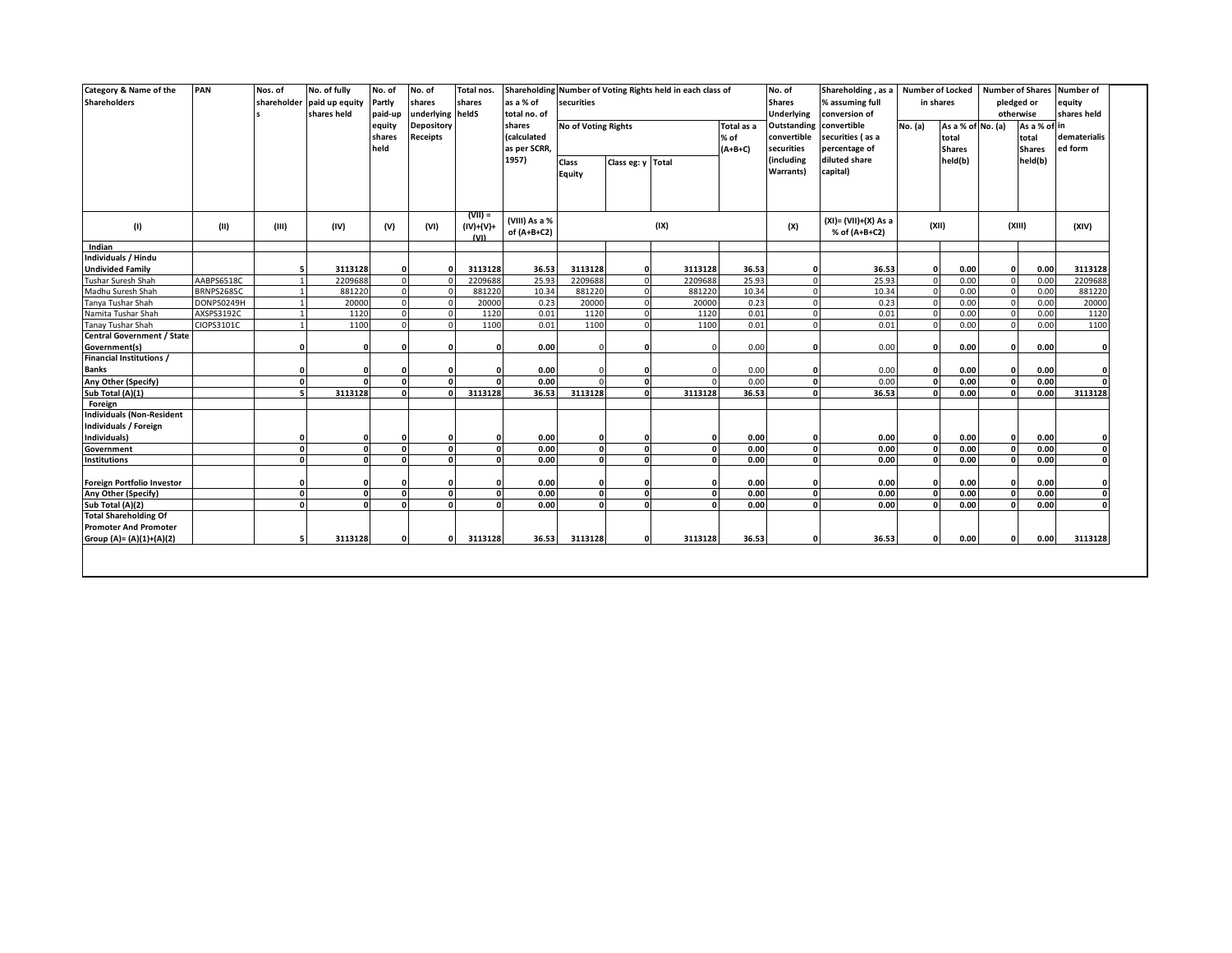|        | <b>KBS India Limited</b>                                                     |            |                   |                   |              |                     |              |                                      |          |                            |                                                          |                 |              |                    |              |               |                        |                |
|--------|------------------------------------------------------------------------------|------------|-------------------|-------------------|--------------|---------------------|--------------|--------------------------------------|----------|----------------------------|----------------------------------------------------------|-----------------|--------------|--------------------|--------------|---------------|------------------------|----------------|
|        | Table III - Statement showing shareholding pattern of the Public shareholder |            |                   |                   |              |                     |              |                                      |          |                            |                                                          |                 |              |                    |              |               |                        |                |
|        |                                                                              |            |                   |                   |              |                     |              |                                      |          |                            |                                                          |                 |              |                    |              |               |                        |                |
| Sr. No | Category & Name of                                                           | PAN        | Nos.              | No. of fully paid | No. of       | No. of              | Total nos.   | Shareholding as                      |          |                            | Number of Voting Rights held in each class of securities |                 | No. of       | Shareholding,      |              | Number of     | Number of              | Number of      |
|        | shareholders                                                                 |            | of                | up equity shares  | Partly       | shares              | shares heldS | a % of total no.                     | Shares   |                            |                                                          |                 |              | as a % assuming    | Locked in    |               | Shares                 | equity shares  |
|        |                                                                              |            | shareh            | held              | paid-up      | underlyi            |              | of shares                            |          |                            |                                                          |                 | Underl       | full conversion    | shares       |               | pledged or             | held in        |
|        |                                                                              |            | olders            |                   | equity       | ng                  |              | (calculated as                       |          |                            |                                                          |                 | ying         | of convertible     |              |               | otherwise              | dematerialised |
|        |                                                                              |            |                   |                   | shares       |                     |              | per SCRR, 1957)                      |          |                            |                                                          |                 | Outstar      | securities (as a   |              |               |                        | form           |
|        |                                                                              |            |                   |                   | held         |                     |              |                                      |          | <b>No of Voting Rights</b> |                                                          | Total as a % of | ding         | percentage of      | No.          | As a %        | No. (a)                |                |
|        |                                                                              |            |                   |                   |              |                     |              |                                      |          |                            |                                                          | $(A+B+C)$       | convert      | diluted share      | (a)          | of total      |                        |                |
|        |                                                                              |            |                   |                   |              |                     |              |                                      | Class    | Class                      | Total                                                    |                 | ible         | capital)           |              | <b>Shares</b> |                        |                |
|        |                                                                              |            |                   |                   |              |                     |              |                                      | Equity   | eg: y                      |                                                          |                 | securiti     |                    |              | held(b)       |                        |                |
|        |                                                                              |            |                   |                   |              |                     |              |                                      |          |                            |                                                          |                 | es           |                    |              |               |                        |                |
|        |                                                                              |            |                   |                   |              |                     |              |                                      |          |                            |                                                          |                 | (includi     |                    |              |               |                        |                |
|        |                                                                              |            |                   |                   |              |                     |              |                                      |          |                            |                                                          |                 | ng           |                    |              |               |                        |                |
|        |                                                                              |            |                   |                   |              |                     |              |                                      |          |                            |                                                          |                 |              |                    |              |               |                        |                |
|        | (1)                                                                          | (II)       | (III)             | (IV)              | (V)          | (VI)                |              | $(VII) = (IV)+(V)+ (VIII)$ As a % of |          |                            | (IX)                                                     |                 | (X)          | (XI)= (VII)+(X) As |              | (XII)         | (XIII)                 | (XIV)          |
|        |                                                                              |            |                   |                   |              |                     | (v)          | $(A+B+C2)$                           |          |                            |                                                          |                 |              | a % of (A+B+C2)    |              |               |                        |                |
|        | Institutions                                                                 |            |                   |                   |              |                     |              |                                      |          |                            |                                                          |                 |              |                    |              |               |                        |                |
| (a)    | <b>Mutual Fund</b>                                                           |            | $\mathbf{0}$      | $\Omega$          | $\mathbf 0$  | $\pmb{\mathsf{o}}$  | $\Omega$     | 0.00                                 | 0        | $\Omega$                   | 0                                                        | 0.00            | O            | 0.00               | <sub>0</sub> | 0.00          | <b>NA</b>              | 0              |
| (b)    | <b>Venture Capital Funds</b>                                                 |            | $\mathbf{0}$      | $\mathbf{0}$      | $\mathbf 0$  | $\mathbf{0}$        | $\Omega$     | 0.00                                 | 0        | 0                          | $\mathbf{0}$                                             | 0.00            | 0            | 0.00               | o            | 0.00          | <b>NA</b>              | $\mathbf 0$    |
| (c)    | <b>Alternate Investment Funds</b>                                            |            | $\mathbf{0}$      | $\Omega$          | $\mathbf 0$  | $\mathbf{0}$        | $\mathbf{a}$ | 0.00                                 | 0        | <sub>0</sub>               | $\Omega$                                                 | 0.00            | <sub>0</sub> | 0.00               | $\mathbf{0}$ | 0.00          | <b>NA</b>              | $\mathbf 0$    |
|        | <b>Foreign Venture Capital</b>                                               |            |                   |                   |              |                     |              |                                      |          |                            |                                                          |                 |              |                    |              |               |                        |                |
| (d)    | Investors                                                                    |            | O                 |                   |              | $\Omega$            |              | 0.00                                 | O        |                            |                                                          | 0.00            |              | 0.00               |              | 0.00          | NA                     | $\Omega$       |
| (e)    | Foreign Portfolio Investor                                                   |            | $\mathbf{o}$      | $\Omega$          | $\mathbf{o}$ | $\mathbf 0$         | $\mathbf 0$  | 0.00                                 | ol       | <sup>0</sup>               | $\mathbf 0$                                              | 0.00            |              | 0.00               | $\mathbf{0}$ | 0.00          | <b>NA</b>              | $\mathbf 0$    |
| (f)    | <b>Financial Institutions / Banks</b>                                        |            | $\mathbf{0}$      | $\Omega$          | $\mathbf 0$  | $\mathbf{0}$        | $\mathbf 0$  | 0.00                                 | 0        |                            | 0                                                        | 0.00            |              | 0.00               | $\Omega$     | 0.00          | <b>NA</b>              | 0              |
| (g)    | <b>Insurance Companies</b>                                                   |            | $\mathbf{0}$      | $\mathbf{0}$      | $\mathbf 0$  | $\mathbf{0}$        | $\mathbf{0}$ | 0.00                                 | o        | 0                          | $\mathbf{0}$                                             | 0.00            | $\mathbf 0$  | 0.00               | o            | 0.00          | <b>NA</b>              | 0              |
|        |                                                                              |            |                   |                   |              |                     |              |                                      |          |                            |                                                          |                 |              |                    |              |               |                        |                |
| (h)    | <b>Provident Funds/ Pension Funds</b>                                        |            | O                 |                   | O            | $\Omega$            |              | 0.00                                 |          |                            |                                                          | 0.00            |              | 0.00               |              | 0.00          | NA                     | $\Omega$       |
| (i)    | Any Other (Specify)                                                          |            | $\mathbf{0}$      | $\sqrt{2}$        | $\mathbf 0$  | $\mathbf{0}$        | $\mathbf{0}$ | 0.00                                 | o        | o                          | $\mathbf 0$                                              | 0.00            | $\mathbf 0$  | 0.00               | o            | 0.00          | <b>NA</b>              | 0              |
|        |                                                                              |            |                   |                   |              |                     |              |                                      |          |                            |                                                          |                 |              |                    |              |               |                        |                |
|        | <b>Foreign Institutional Investors</b>                                       |            |                   |                   |              | $\Omega$            |              | 0.00                                 |          |                            |                                                          | 0.00            |              | 0.00               |              | 0.00          | <b>NA</b>              | $\mathbf 0$    |
|        |                                                                              |            |                   |                   | $\Omega$     | $\mathsf{O}\xspace$ |              | 0.00                                 | $\Omega$ | $\Omega$<br><sup>0</sup>   | $\Omega$                                                 | 0.00            |              | 0.00               | $\Omega$     | 0.00          | <b>NA</b>              |                |
|        | Sub Total (B)(1)                                                             |            | $\mathbf{0}$      | $\Omega$          | $\mathbf{0}$ | $\mathbf 0$         | 0            | 0.00                                 | ol       |                            | $\mathbf{0}$                                             | 0.00            | O            | 0.00               | 0            | 0.00          | <b>NA</b>              | 0              |
|        | <b>Central Government/ State</b>                                             |            |                   |                   |              |                     |              |                                      |          |                            |                                                          |                 |              |                    |              |               |                        |                |
|        | Government(s)/ President of                                                  |            |                   |                   |              |                     |              |                                      |          |                            |                                                          |                 |              |                    |              |               |                        |                |
|        | 2 India                                                                      |            | 0<br>$\mathbf{o}$ | $\Omega$          | $\Omega$     | $\Omega$<br>$\circ$ | $\mathbf{0}$ | 0.00                                 | 0        | 0                          | 0                                                        | 0.00            | 0            | 0.00               |              | 0.00          | <b>NA</b><br><b>NA</b> | $\mathbf 0$    |
|        | Sub Total (B)(2)                                                             |            |                   |                   | $\circ$      |                     |              | 0.00                                 |          |                            |                                                          | 0.00            |              | 0.00               | o            | 0.00          |                        | 0              |
|        | <b>Non-Institutions</b>                                                      |            | 786               | 3989735           | $\mathbf 0$  | $\mathbf{0}$        |              | 46.82                                | 3989735  | o                          |                                                          | 46.82           | 0            | 46.82              | 0            |               |                        | 3846275        |
| (a)    | Individuals<br>i. Individual shareholders holding                            |            |                   |                   |              |                     | 3989735      |                                      |          |                            | 3989735                                                  |                 |              |                    |              | 0.00          | NA                     |                |
|        | nominal share capital up to Rs. 2                                            |            |                   |                   |              |                     |              |                                      |          |                            |                                                          |                 |              |                    |              |               |                        |                |
|        | lakhs                                                                        |            | 764               | 867601            | $\Omega$     | $\mathbf{0}$        | 867601       | 10.18                                | 867601   |                            | 867601                                                   | 10.18           |              | 10.18              | n            | 0.00          | <b>NA</b>              | 749141         |
|        | ii. Individual shareholders holding                                          |            |                   |                   |              |                     |              |                                      |          |                            |                                                          |                 |              |                    |              |               |                        |                |
|        | nominal share capital in excess of                                           |            |                   |                   |              |                     |              |                                      |          |                            |                                                          |                 |              |                    |              |               |                        |                |
|        | Rs. 2 lakhs.                                                                 |            | 22                | 3122134           |              | $\Omega$            | 3122134      | 36.64                                | 3122134  |                            | 3122134                                                  | 36.64           |              | 36.64              |              | 0.00          | <b>NA</b>              | 3097134        |
|        | Bhavana Mukesh Motasha                                                       | AAOPM2488E |                   | 432149            | $\mathbf 0$  | $\mathbf 0$         | 432149       | 5.07                                 | 432149   | $\Omega$                   | 432149                                                   | 5.07            |              | 5.07               | $\Omega$     | 0.00          | <b>NA</b>              | 432149         |
|        | Kalavati Suresh Kanakia                                                      | AAHPK3948A |                   | 453278            | $\mathsf{o}$ | $\circ$             | 453278       | 5.32                                 | 453278   | $\circ$                    | 453278                                                   | 5.32            | $\Omega$     | 5.32               | $\Omega$     | 0.00          | <b>NA</b>              | 453278         |
|        | Sandeep P Shah                                                               | AAEPS0664E |                   | 432143            | $\mathbf 0$  | $\mathbf 0$         | 432143       | 5.07                                 | 432143   | $\Omega$                   | 432143                                                   | 5.07            | O            | 5.07               | $\Omega$     | 0.00          | <b>NA</b>              | 432143         |
|        | Vaishali Jignesh Kanakia                                                     | AGPPK1927K |                   | 137218            | $\Omega$     | $\circ$             | 137218       | 1.61                                 | 137218   | $\Omega$                   | 137218                                                   | 1.61            | $\Omega$     | 1.61               | $\Omega$     | 0.00          | <b>NA</b>              | 137218         |
|        | Yogesh H Chandawala                                                          | AEBPC9469A |                   | 1047769           | $\Omega$     | $\circ$             | 1047769      | 12.30                                | 1047769  | <sub>0</sub>               | 1047769                                                  | 12.30           | <sup>0</sup> | 12.30              | <sup>0</sup> | 0.00          | <b>NA</b>              | 1047769        |
| (b)    | <b>NBFCs registered with RBI</b>                                             |            | <sup>0</sup>      |                   | $\Omega$     | $\mathbf{o}$        |              | 0.00                                 | $\Omega$ | <sub>0</sub>               | $\Omega$                                                 | 0.00            | <sup>0</sup> | 0.00               | <sub>0</sub> | 0.00          | <b>NA</b>              | 0              |
| (c)    | <b>Employee Trusts</b>                                                       |            | $\mathbf{0}$      | $\sqrt{2}$        | $\mathbf{r}$ | $\mathbf 0$         | <b>n</b>     | 0.00                                 | $\Omega$ | n١                         |                                                          | 0.00            | <sub>n</sub> | 0.00               | 0            | 0.00          | <b>NA</b>              | $\mathbf 0$    |
|        |                                                                              |            |                   |                   |              |                     |              |                                      |          |                            |                                                          |                 |              |                    |              |               |                        |                |
|        | <b>Overseas Depositories(holding</b>                                         |            |                   |                   |              |                     |              |                                      |          |                            |                                                          |                 |              |                    |              |               |                        |                |
| (d)    | DRs) (balancing figure)                                                      |            |                   |                   |              | $\Omega$            |              | 0.00                                 |          |                            |                                                          | 0.00            |              | 0.00               |              | 0.00          | <b>NA</b>              | $\Omega$       |
| (e)    | Any Other (Specify)                                                          |            | 48                | 1418325           | $\mathbf{0}$ | $\circ$             | 1418325      | 16.64                                | 1418325  | o                          | 1418325                                                  | 16.64           | o            | 16.64              | o            | 0.00          | $\mathsf{NA}$          | 1418225        |
|        |                                                                              |            |                   |                   |              |                     |              |                                      |          |                            |                                                          |                 |              |                    |              |               |                        |                |
|        | <b>Directors &amp; Directors Relatives</b>                                   |            |                   | 900000            |              | 0                   | 900000       | 10.56                                | 900000   |                            | 900000                                                   | 10.56           |              | 10.56              |              | 0.00          | <b>NA</b>              | 900000         |
|        | Ketan Babulal Shah                                                           | AAFPS0285A |                   | 900000            | $\mathbf 0$  | $\circ$             | 900000       | 10.56                                | 900000   | $\Omega$                   | 900000                                                   | 10.56           | $\Omega$     | 10.56              | $\Omega$     | 0.00          | <b>NA</b>              | 900000         |
|        | <b>Hindu Undivided Family</b>                                                |            | 19                | 319153            | $\mathbf 0$  | $\circ$             | 319153       | 3.75                                 | 319153   | 0                          | 319153                                                   | 3.75            | 0            | 3.75               | 0            | 0.00          | <b>NA</b>              | 319153         |
|        | Manoj Bhimshi Gala                                                           | AAJHM8521K |                   | 186430            | $\Omega$     | $\bullet$           | 186430       | 2.19                                 | 186430   | $\overline{0}$             | 186430                                                   | 2.19            | <sup>0</sup> | 2.19               | $\Omega$     | 0.00          | <b>NA</b>              | 186430         |
|        |                                                                              |            |                   |                   |              |                     |              |                                      |          |                            |                                                          |                 |              |                    |              |               |                        |                |
|        |                                                                              |            |                   |                   |              |                     |              |                                      |          |                            |                                                          |                 |              |                    |              |               |                        |                |
|        | Non Resident Indians (Repat)                                                 |            |                   | 35829             | $\Omega$     | $\Omega$            | 35829        | 0.42                                 | 35829    |                            | 35829                                                    | 0.42            |              | 0.42               |              | 0.00          | <b>NA</b>              | 35829          |
|        | <b>Clearing Member</b>                                                       |            | $\overline{7}$    | 73333             | $\mathbf{o}$ | $\mathbf 0$         | 73333        | 0.86                                 | 73333    | $\Omega$                   | 73333                                                    | 0.86            | <sup>0</sup> | 0.86               | ol           | 0.00          | <b>NA</b>              | 73333          |
|        | <b>Bodies Corporate</b>                                                      |            | 19                | 90010             | $\mathbf{0}$ | $\circ$             | 90010        | 1.06                                 | 90010    | 0                          | 90010                                                    | 1.06            | <sup>0</sup> | 1.06               | o            | 0.00          | <b>NA</b>              | 89910          |
|        | Sub Total (B)(3)                                                             |            | 834               | 5408060           | $\mathbf{0}$ | $\mathbf{0}$        | 5408060      | 63.47                                | 5408060  | 0                          | 5408060                                                  | 63.47           |              | 63.47              | o            | 0.00          | <b>NA</b>              | 5264500        |
|        | <b>Total Public Shareholding (B)=</b>                                        |            |                   |                   |              |                     |              |                                      |          |                            |                                                          |                 |              |                    |              |               |                        |                |
|        | $(B)(1)+(B)(2)+(B)(3)$                                                       |            | 834               | 5408060           | $\sqrt{2}$   | $\Omega$            | 5408060      | 63.47                                | 5408060  |                            | 5408060                                                  | 63.47           |              | 63.47              |              | 0.00          | <b>NA</b>              | 5264500        |
|        |                                                                              |            |                   |                   |              |                     |              |                                      |          |                            |                                                          |                 |              |                    |              |               |                        |                |